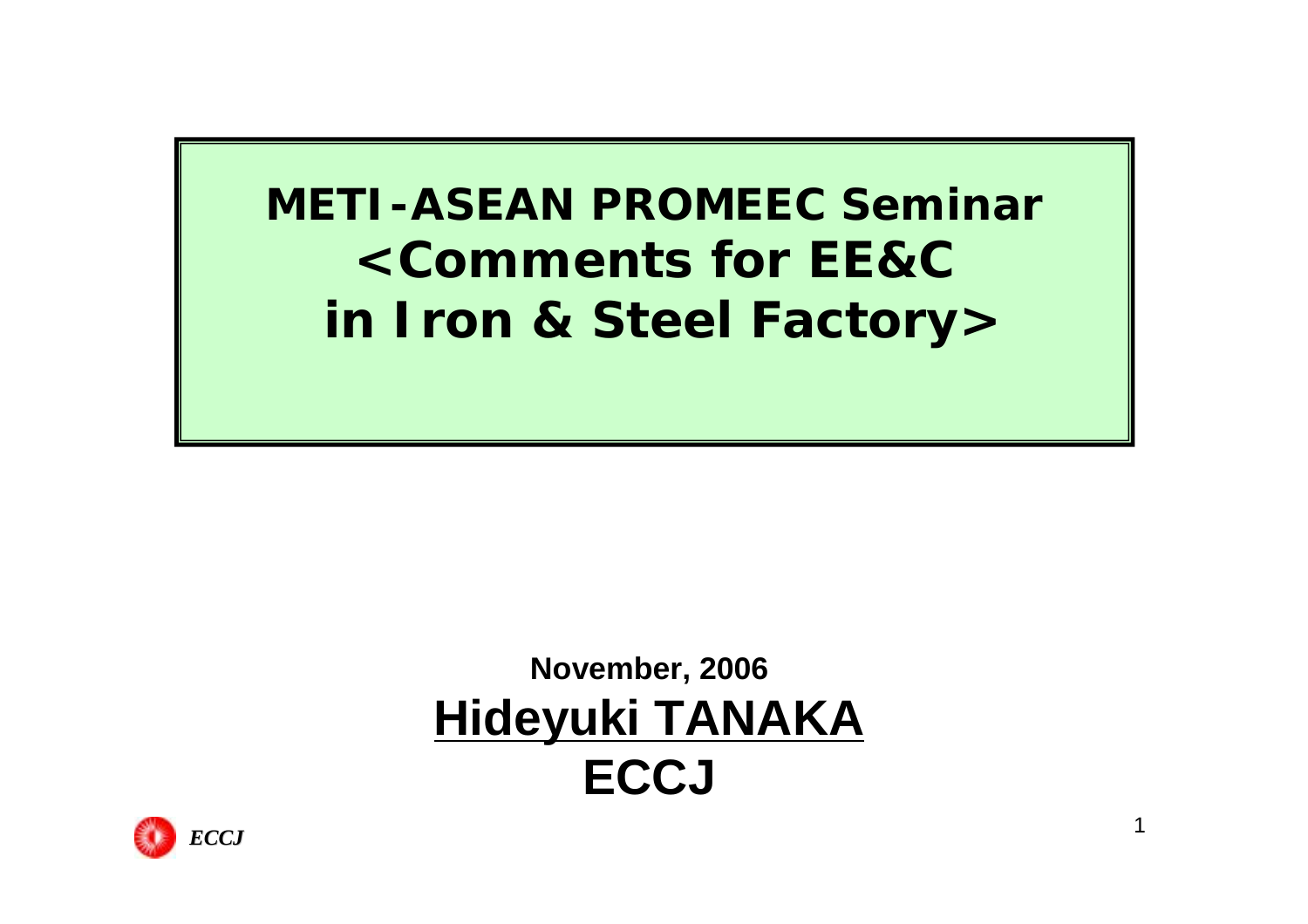## **Comments for EE&C**

- **1. Regulations for Reheating Furnace in Japan**
	- **1) Standard/Target Air Ratios for Industrial Furnaces by the Law**
	- **2) Heat Recovery Rates for Industrial Furnaces by the Law**
	- **3) Furnace Wall Outer Surface Temperatures for Industrial Furnace**
	- **4) Calculation of heat dissipation**

#### **2. Air compressor**

- **5) Checking Method of Air Leakage**
- **6) Necessary Air Tank Volume**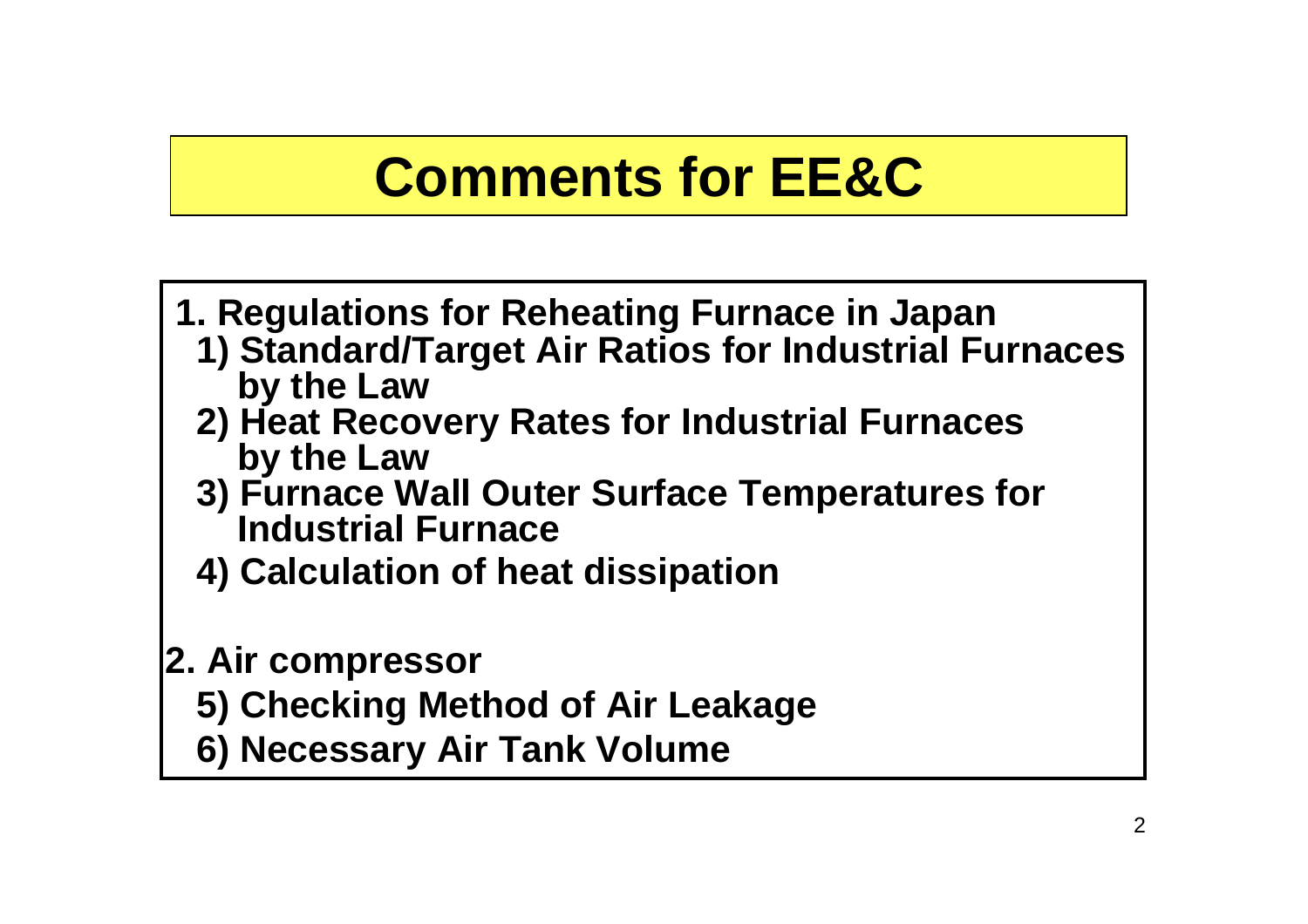# **1) Standard/Target Standard/Target Air Ratios for Industrial Air Ratios for Industrial Furnaces by the Law Furnaces by the Law**

| <b>Furnace Category</b>                                       |                       | <b>Gas fuel</b>       | <b>Liquid fuel</b>    |                       |  |
|---------------------------------------------------------------|-----------------------|-----------------------|-----------------------|-----------------------|--|
|                                                               | <b>Coetaneous</b>     | <b>Intermittent</b>   | <b>Continuous</b>     | <b>Intermittent</b>   |  |
| <b>Standard/Target</b>                                        |                       |                       |                       |                       |  |
| <b>Melting furnace (F.)</b><br>for metal Casting              | 1.25<br>$1.05 - 1.20$ | 1.35<br>$1.05 - 1.25$ | 1.30<br>$1.05 - 1.25$ | 1.40<br>$1.05 - 1.30$ |  |
| <b>Continuous steel</b><br>billet/ bloom heating<br>F. (CSHF) | 1.20<br>$1.05 - 1.15$ |                       | 1.25<br>1.05-1.20     |                       |  |
| <b>Metal Heating F.</b><br>other than CSHF                    | 1.25<br>$1.05 - 1.20$ | 1.35<br>$1.05 - 1.30$ | 1.25<br>$1.05 - 1.20$ | 1.35<br>$1.05 - 1.30$ |  |
|                                                               |                       |                       |                       |                       |  |

**Note: The standard/Target values of air ratio mentioned in the table above define those to be obtained measurements at the exhaust port of kiln or furnace when fired at a level of load around the related after inspection and repair.**

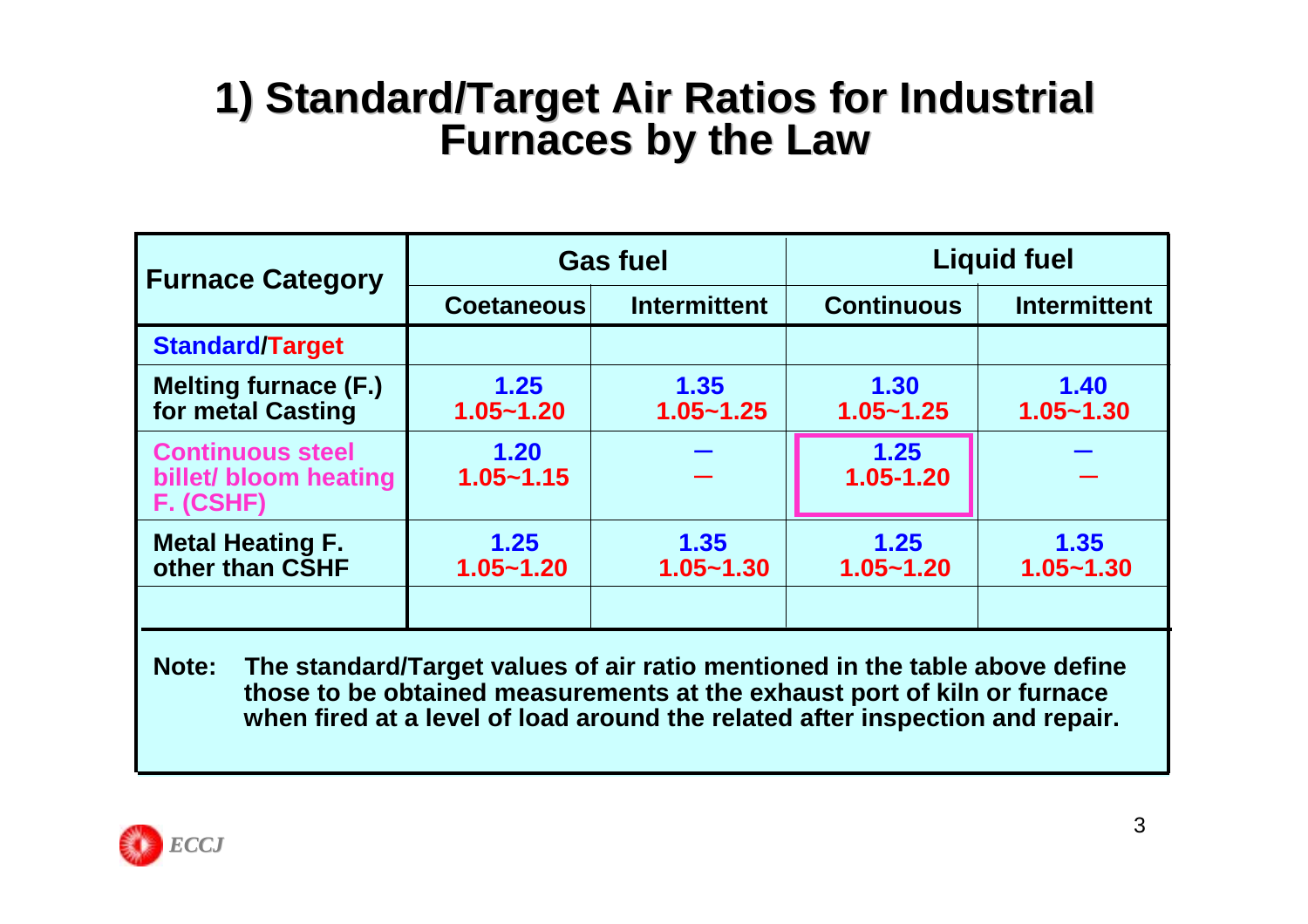## **2) Heat Recovery Rates for Industrial Furnaces Heat Recovery Rates for Industrial Furnaces by the Law by the Law**

| Waste Heat Recovery Rates, Standard/Target for Furnaces |                    |                                                        |                                  |                         |                                                       |                    |  |  |  |
|---------------------------------------------------------|--------------------|--------------------------------------------------------|----------------------------------|-------------------------|-------------------------------------------------------|--------------------|--|--|--|
|                                                         | <b>Exhaust gas</b> | <b>Capacity</b>                                        | <b>Waste heat recovery rates</b> |                         | (Reference for target)                                |                    |  |  |  |
| temperature (°C)<br>at $F'ce \sim Recu$ .               |                    | category                                               | <b>Standard</b><br>(%)           | <b>Target</b><br>$(\%)$ | <b>Waste gas</b><br>temperature (°C) temperature (°C) | <b>Preheat air</b> |  |  |  |
|                                                         | < 500              | <b>A &amp; B</b>                                       | 25                               | 35                      | 275                                                   | 190                |  |  |  |
|                                                         | $500 \leq - 600$   | <b>A&amp;B</b>                                         | 25                               | 35                      | 235                                                   | 230                |  |  |  |
|                                                         |                    | A                                                      | 35                               | 40                      | 365                                                   | 305                |  |  |  |
|                                                         | $600 \leq - 700$   | B                                                      | 30                               | 35                      | 400                                                   | 270                |  |  |  |
|                                                         |                    | $\mathbf C$                                            | 25                               | 30                      | 435                                                   | 230                |  |  |  |
|                                                         |                    | $\mathbf{A}$                                           | 35                               | 40                      | 420                                                   | <b>350</b>         |  |  |  |
|                                                         | $700 \le - 800$    | B                                                      | 30 <sub>2</sub>                  | 35                      | 460                                                   | 310                |  |  |  |
|                                                         |                    | $\mathbf C$                                            | 25                               | 30                      | 505                                                   | 265                |  |  |  |
|                                                         |                    | A                                                      | 40                               | 45                      | 435                                                   | 440                |  |  |  |
| $800 \leq - < 900$                                      | B                  | 30                                                     | 40                               | 480                     | 395                                                   |                    |  |  |  |
|                                                         |                    | C                                                      | 25                               | 35                      | 525                                                   | 345                |  |  |  |
|                                                         |                    | $\mathbf{A}$                                           | 45                               | 55                      | 385                                                   | 595                |  |  |  |
|                                                         | $900 \leq -<1,000$ | B                                                      | 35                               | 45                      | 485                                                   | 490                |  |  |  |
|                                                         |                    | $\mathbf C$                                            | 30                               | 40                      | 535                                                   | 440                |  |  |  |
|                                                         |                    | A                                                      | 45                               | 55                      |                                                       |                    |  |  |  |
| 1,000 ≤                                                 |                    | B                                                      | 35                               | 45                      |                                                       |                    |  |  |  |
|                                                         | $\mathbf C$        | 30                                                     | 40                               |                         |                                                       |                    |  |  |  |
|                                                         | Notes <sup>.</sup> | $A \cdot$ Rating capacity of from 84G.I/h (= 20Gcal/h) |                                  |                         |                                                       |                    |  |  |  |

**Notes: A: Rating capacity of from 84GJ/h (= 20Gcal/h)**

**B: Rating capacity of from 21GJ/h (= 5Gcal/h) to under 84GJ/h (= 20Gcal/h)**

**C: Rating capacity of from 840MJ/h (= 200Mcal/h) to under 21GJ/h (= 5Gcal/h)**

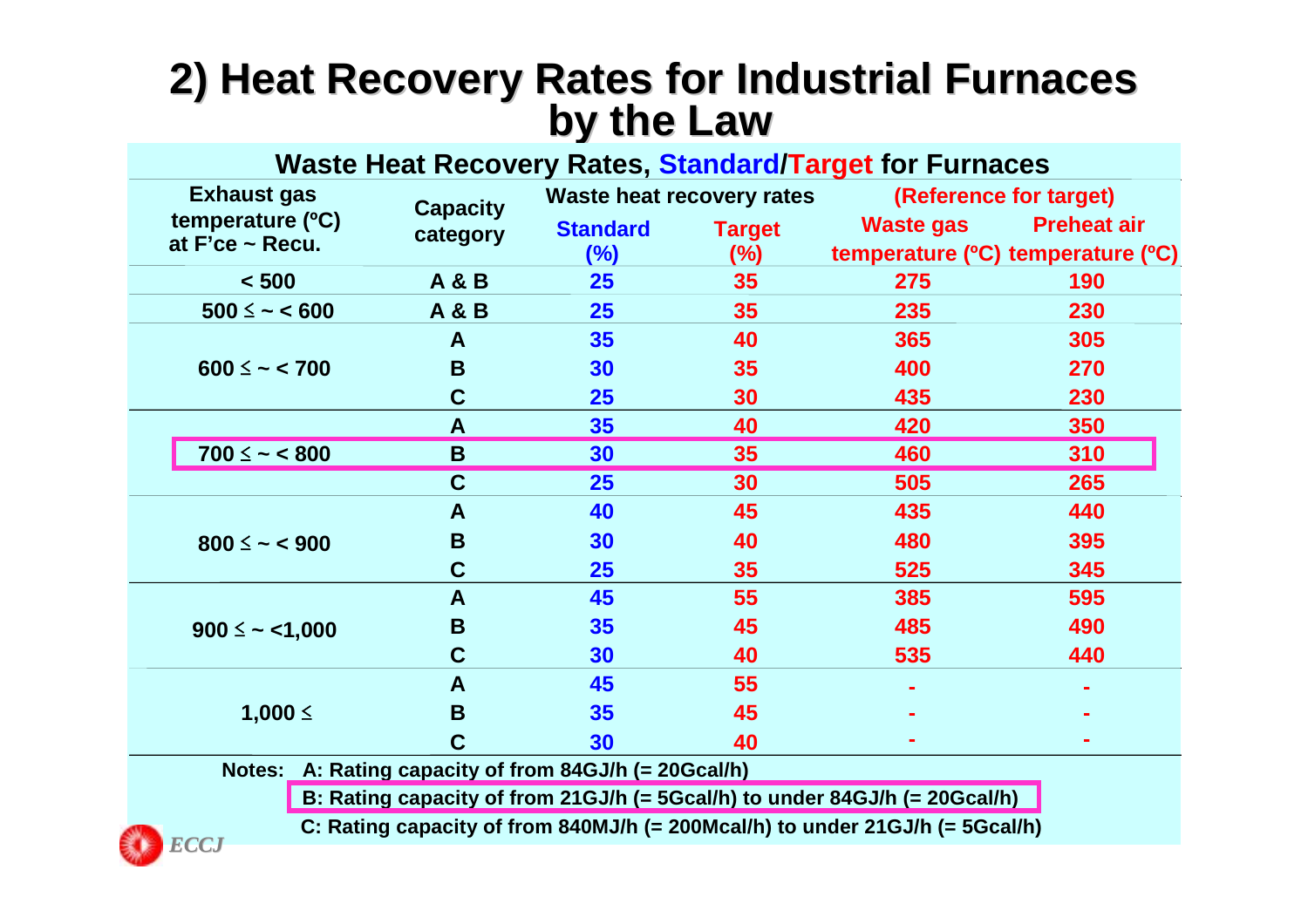#### **3) Furnace Wall Outer Surface Temperatures for Industrial Furnace**

| <b>Standard / Target for Furnace Outer Wall Surface</b><br><b>Temperature by the Law</b> |                                                    |           |                          |  |  |  |  |
|------------------------------------------------------------------------------------------|----------------------------------------------------|-----------|--------------------------|--|--|--|--|
| <b>Furnace temperature</b>                                                               | Standard / Target furnace external wall temp. (°C) |           |                          |  |  |  |  |
| (°C)                                                                                     | <b>Roof</b>                                        | Side wall | <b>Bottom facing air</b> |  |  |  |  |
| 1,300 ≤                                                                                  | 140/120                                            | 120/110   | 180/160                  |  |  |  |  |
| $1,100 \leq -1,300$                                                                      | 125/110                                            | 110/100   | 145/135                  |  |  |  |  |
| $900 \le - 1,100$                                                                        | 110/100                                            | 95/90     | 120/110                  |  |  |  |  |
| < 900                                                                                    | 90/80                                              | 80/70     | 100/90                   |  |  |  |  |

Note: The standard/target values of furnace wall outer surface temperature mentioned in the<br>able above defined the average temperature of furnace wall outer surface (except<br>specific parts) during its normal, steady operati

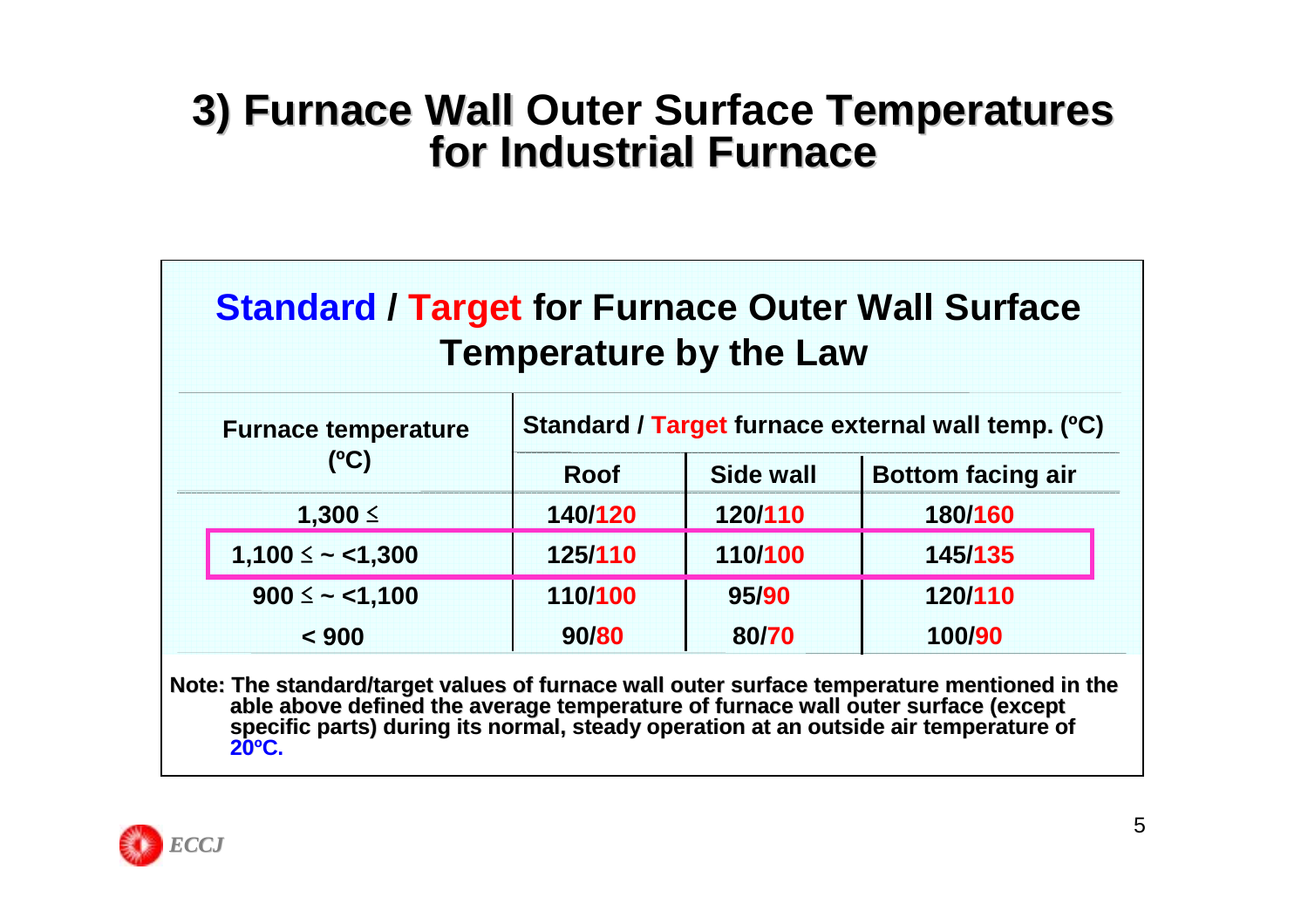#### **4) Calculation of heat dissipation**



**Side area: As1, As2. As3. As4 Top area: At** 

**Calculation formulas:**

**The heat dissipation is thought of as the radiation and natural convection because of the inside of a factory building.**

#### **a. Radiation heat**

**Calculation formula of heat radiation:**

$$
Qr = 5.67 \times \varepsilon \times [A \times \frac{T1}{100}^{4} \quad 4 \quad ) \times \frac{T2}{100}^{4} \quad )
$$
 (W)

**(For each surface, and total of Qr = QR)**

**Where,**

- **A: Surface area (m2)**
- ε **: Emissivity of melting material = 0.3 (Aluminum painted)**
- **T1: Furnace surface temperature (K)**
- **T2: Ambient temperature (K)** *ECCJ*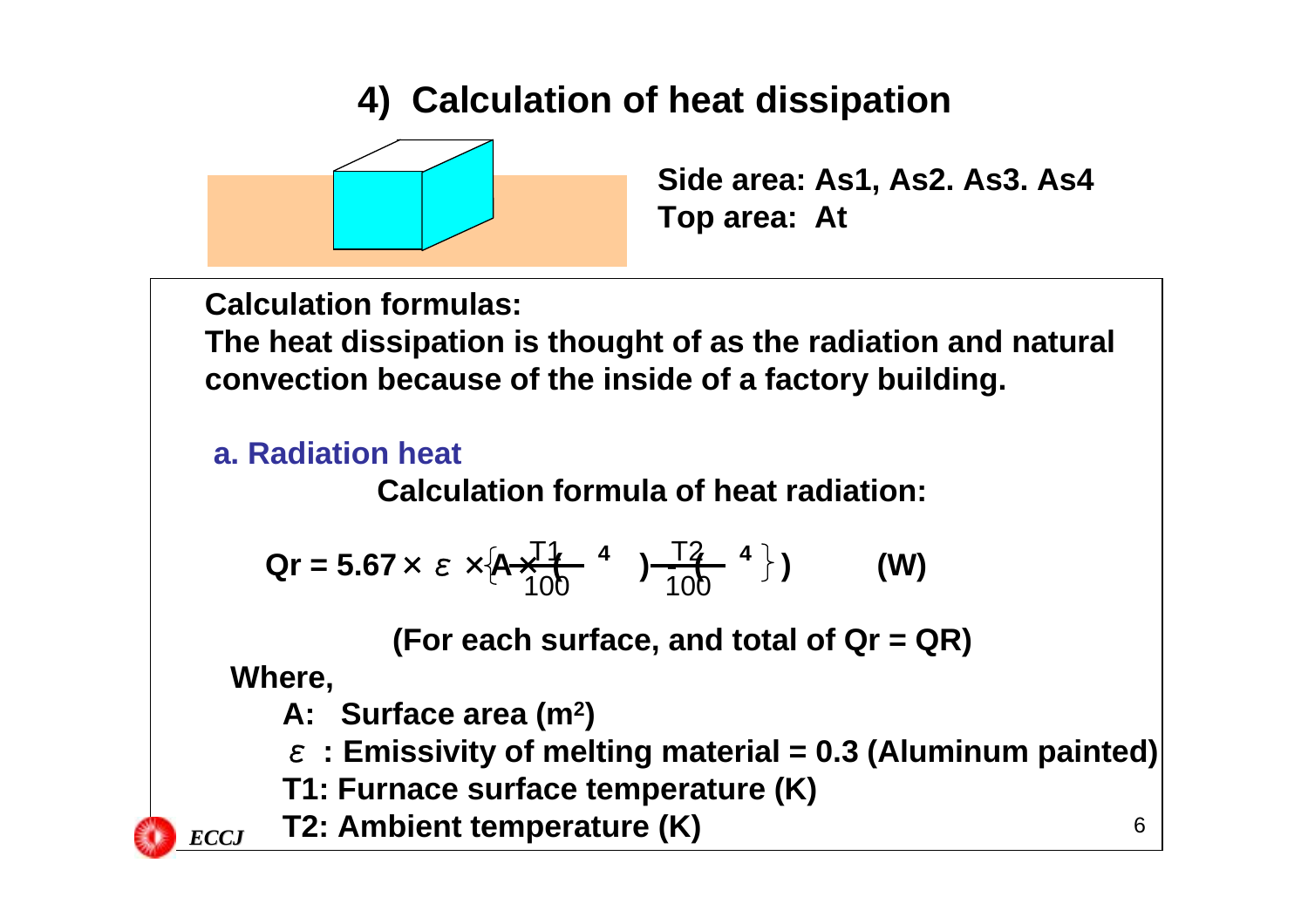```
b. Convection heat
```
**Calculation formula:** 

**Side surface (Vertical wall):**

 $\text{Qs} = 2.56 \times (T1 - T2)^{1.25} \times \text{As}$  (W)

```
(For each surface, and total of Qs = QS)
```
**Top surface:** 

```
\mathbf{Qt} = 3.26 \times (T1 - T2)^{1.25} \times \mathbf{At} (W)
```
**c. Total heat dissipation**

```
Q = QR + Qs + Qt (W)
```
**Where,**

**As: Side Surface area (m2)** 

**At: Top surface area (m2)** 

#### **d. Estimation of insulation effect**

**Calculation:**

**By using the data of previous temp., after temp. by improvement, operation time per year, oil calorific value, efficiency and oil price, etc.**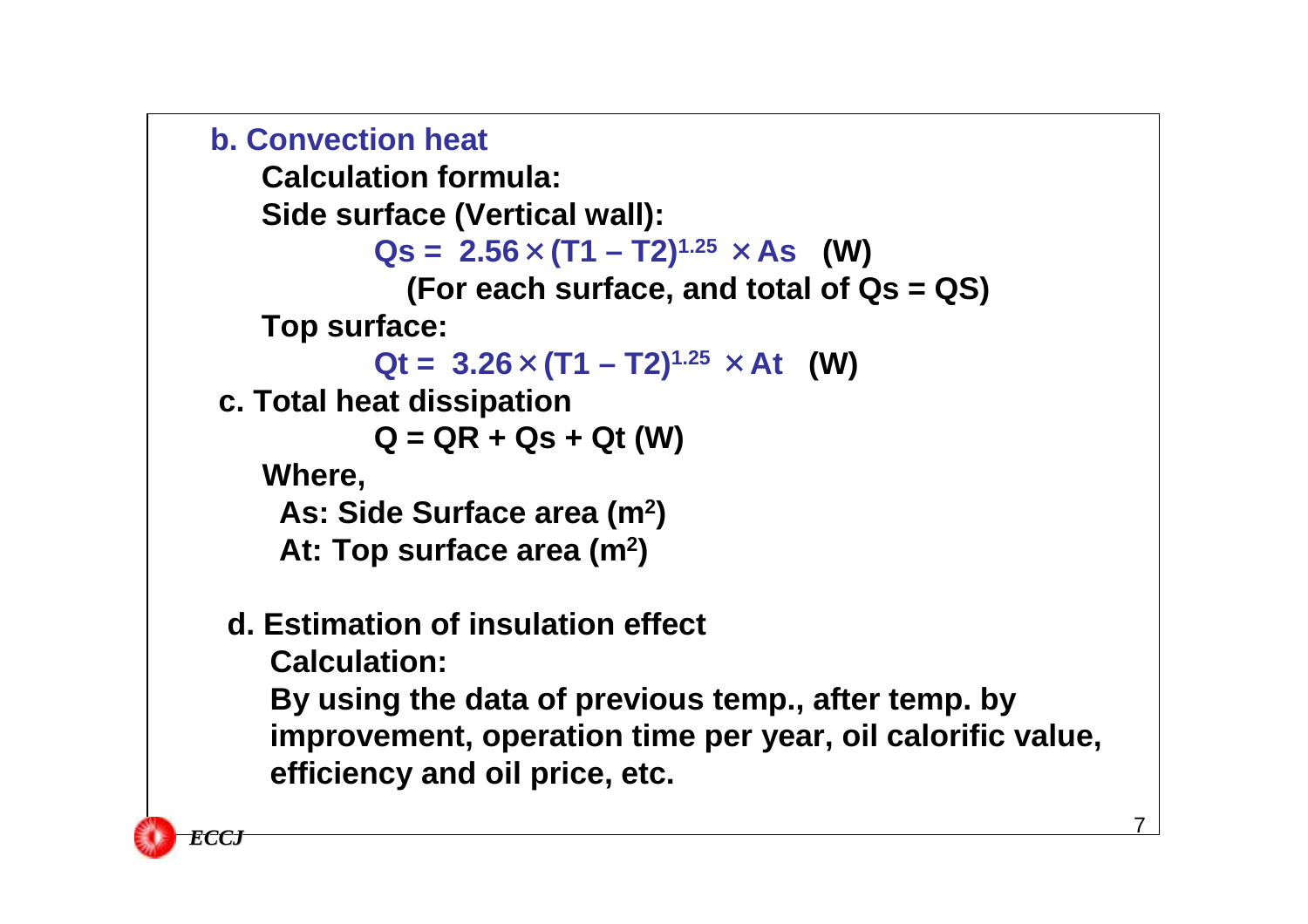## **5) Checking Method of Air Leakage (1/2)**

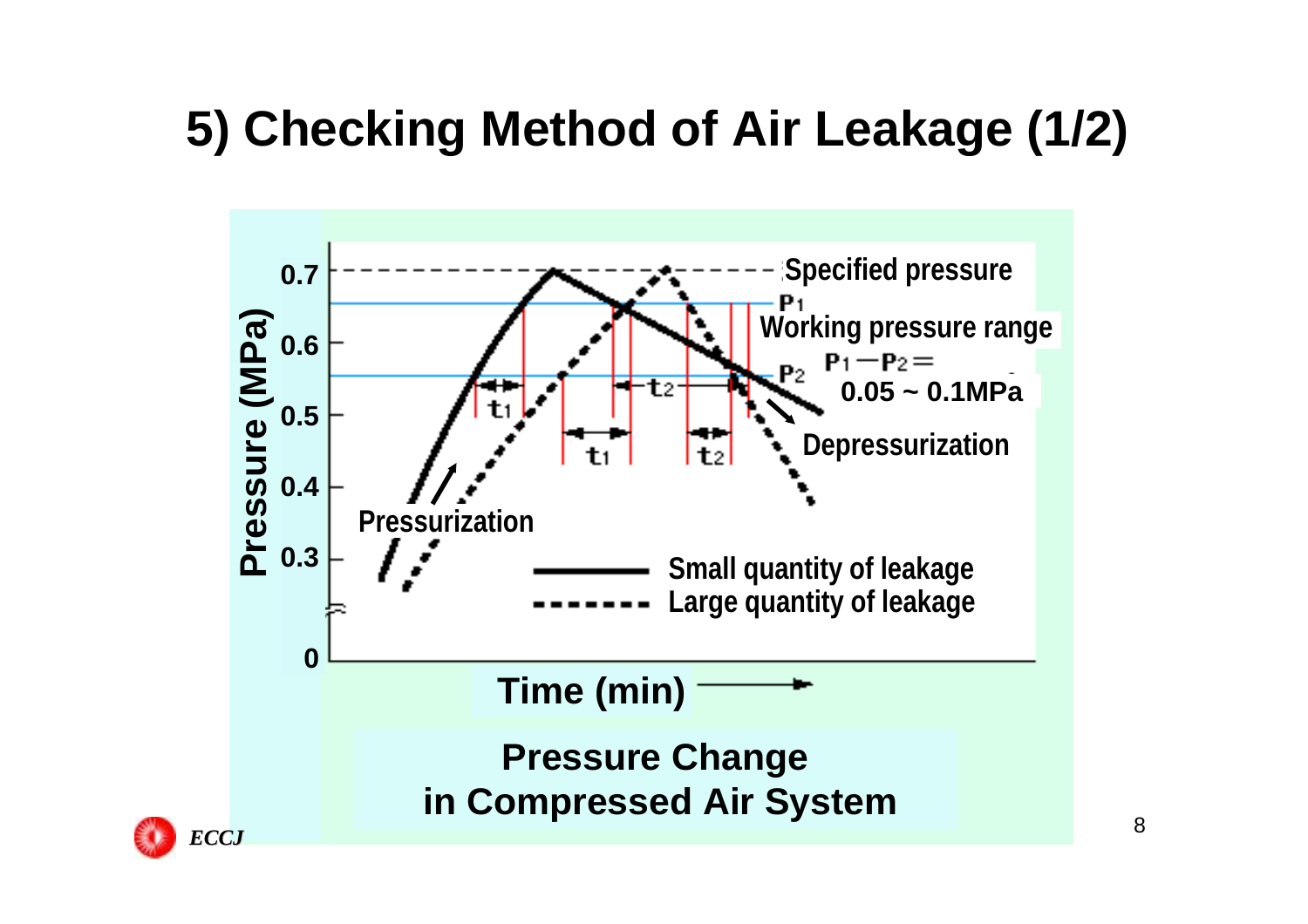## **Checking Method of Air Leakage (2/2)**

$$
Q = \frac{(P_1 - P_2) \times V}{t_2 \times P_0}
$$
  
\n
$$
Q_{max} - Q = \frac{(P_1 - P_2) \times V}{t_1 \times P_0}
$$
  
\n
$$
\varepsilon = \frac{t_1}{t_1 + t_2} \times 100
$$
  
\n
$$
L = W_m \times H \times \varepsilon / 100 \text{ (kWh)}
$$
  
\n
$$
W_m = \sqrt{3} \times \text{Voltage (V)}
$$
  
\n
$$
\times \text{Current (A)} \times \phi / 1000
$$

9**Q: Leak volume (m3/min) V: Air system volume (m3 ) P<sub>0</sub>: Atmospheric pressure (MPa. Abs.) P<sub>1</sub>, P<sub>2</sub>: Working pressure (MPa)**  $t_1, t_2$ : (min) <sup>ε</sup>**: Leakage ratio (%) Qmax: Compressor discharge volume (m3/min) Le: Loss power by leakage (kWh) Wm: Average input motor power (kW) Qmax: Compressor discharge volume (m3/min) Le: Loss power by leakage (kWh) H: Operation time (h)** φ**: Power factor** *ECCJ*